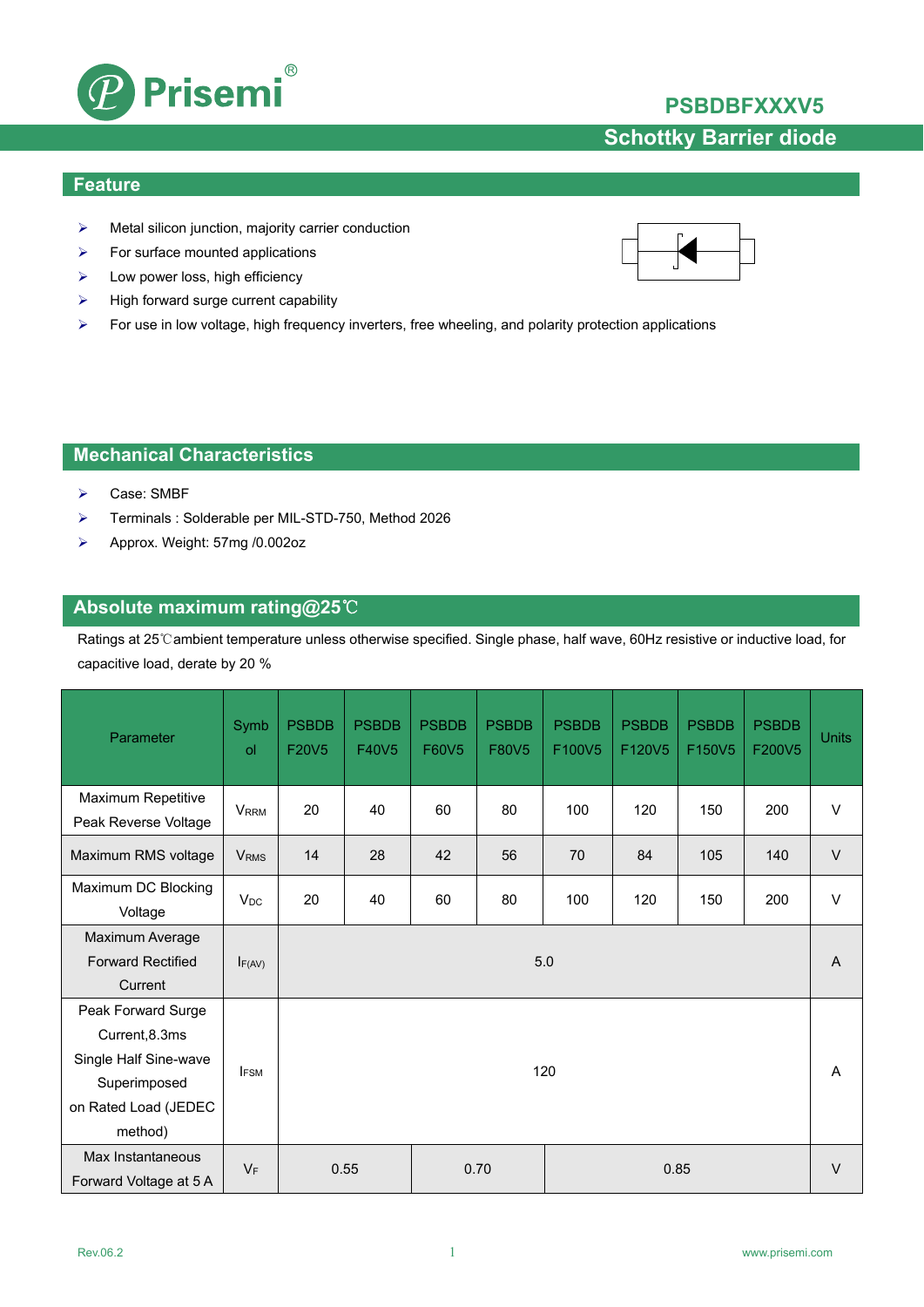## **Absolute maximum rating@25**℃

| Parameter                                                                                                             | Symbol                | <b>PSBDA</b><br>F20V5 | <b>PSBDA</b><br>F40V5 | <b>PSBDA</b><br>F60V5 | <b>PSBDA</b><br>F80V5 | <b>PSBDA</b><br>F100V5 | <b>PSBDA</b><br>F120V5 | <b>PSBDA</b><br>F150V5 | <b>PSBDA</b><br>F200V5 | <b>Units</b> |
|-----------------------------------------------------------------------------------------------------------------------|-----------------------|-----------------------|-----------------------|-----------------------|-----------------------|------------------------|------------------------|------------------------|------------------------|--------------|
| Maximum DC<br><b>Reverse Current</b><br>Ta = $25^{\circ}$ C<br>at Rated DC<br>Reverse Voltage<br>Ta = $100^{\circ}$ C | <b>l</b> <sub>R</sub> | 1.0<br>50             |                       |                       |                       |                        | mA                     |                        |                        |              |
| <b>Typical Junction</b><br>Capacitance <sup>1)</sup>                                                                  | $C_j$                 |                       | 800                   | 500                   |                       |                        |                        |                        |                        |              |
| <b>Typical Thermal</b><br>Resistance <sup>2)</sup>                                                                    | $R_{\theta JA}$       | 45                    |                       |                       |                       |                        |                        | $\degree$ C/W          |                        |              |
| Operating<br>Junction<br>Temperature<br>Range                                                                         | $T_j$                 | $-55 - \pm 150$       |                       |                       |                       |                        |                        | $^{\circ}$ C           |                        |              |
| Storage<br>Temperature<br>Range                                                                                       | $T_{\text{stg}}$      | $-55 - + 150$         |                       |                       |                       |                        |                        | $^{\circ}$ C           |                        |              |

Notes:

- 1. Measured at 1MHz and applied reverse voltage of 4 V D.C.
- 2. P.C.B. mounted with 0.5 X 0.5" (12.7 X 12.7 mm) copper pad areas.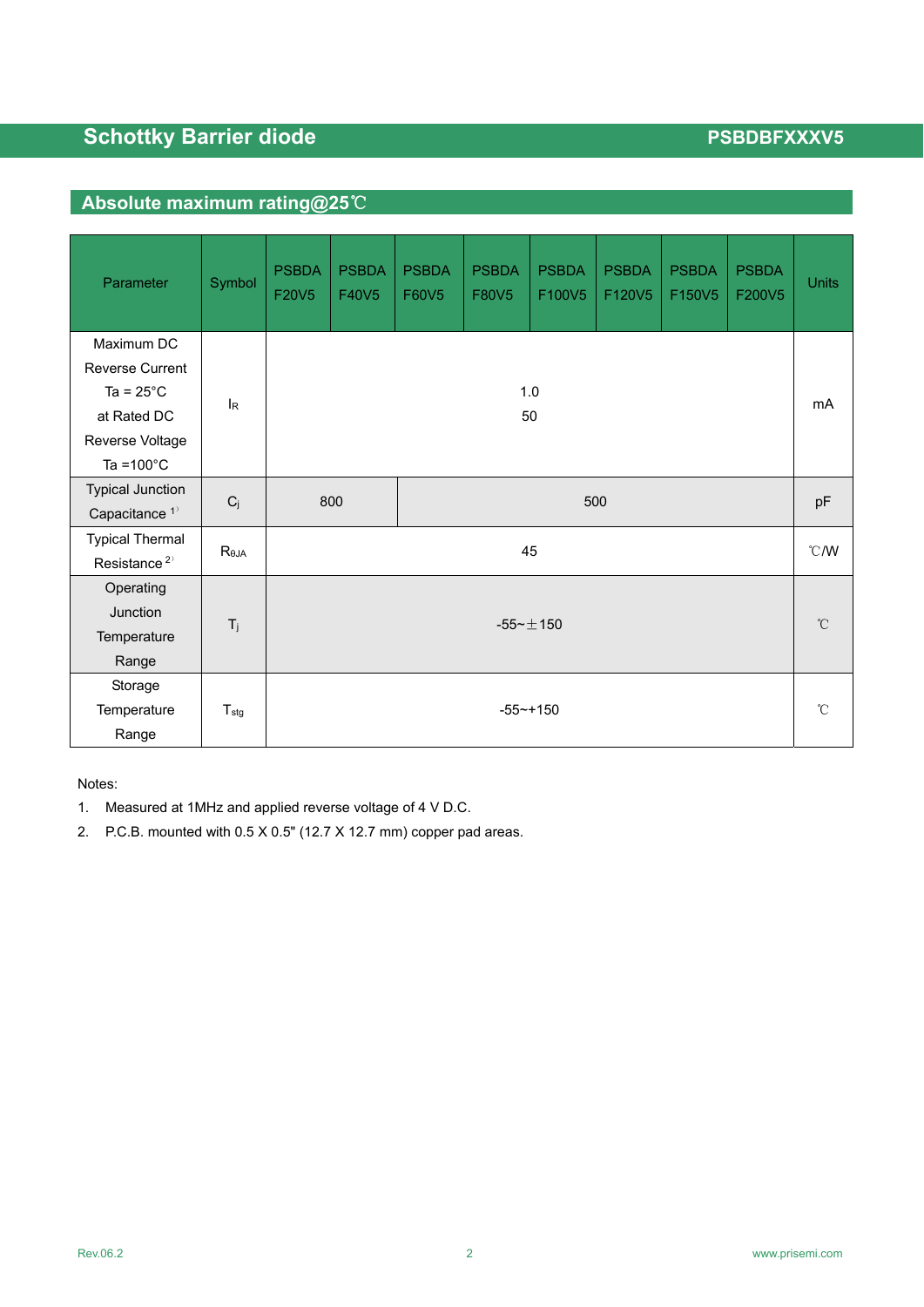### **Typical Characteristics**



Fig.1 Forward Current Derating Curve



Fig.3 Typical Forward Characteristic



Fig.5 Maximum Non-Repetitive Peak **Forward Surage Current** 



Fig.2 Typical Reverse Characteristics



Fig.4 Typical Junction Capacitance



Fig.6- Typical Transient Thermal Impedance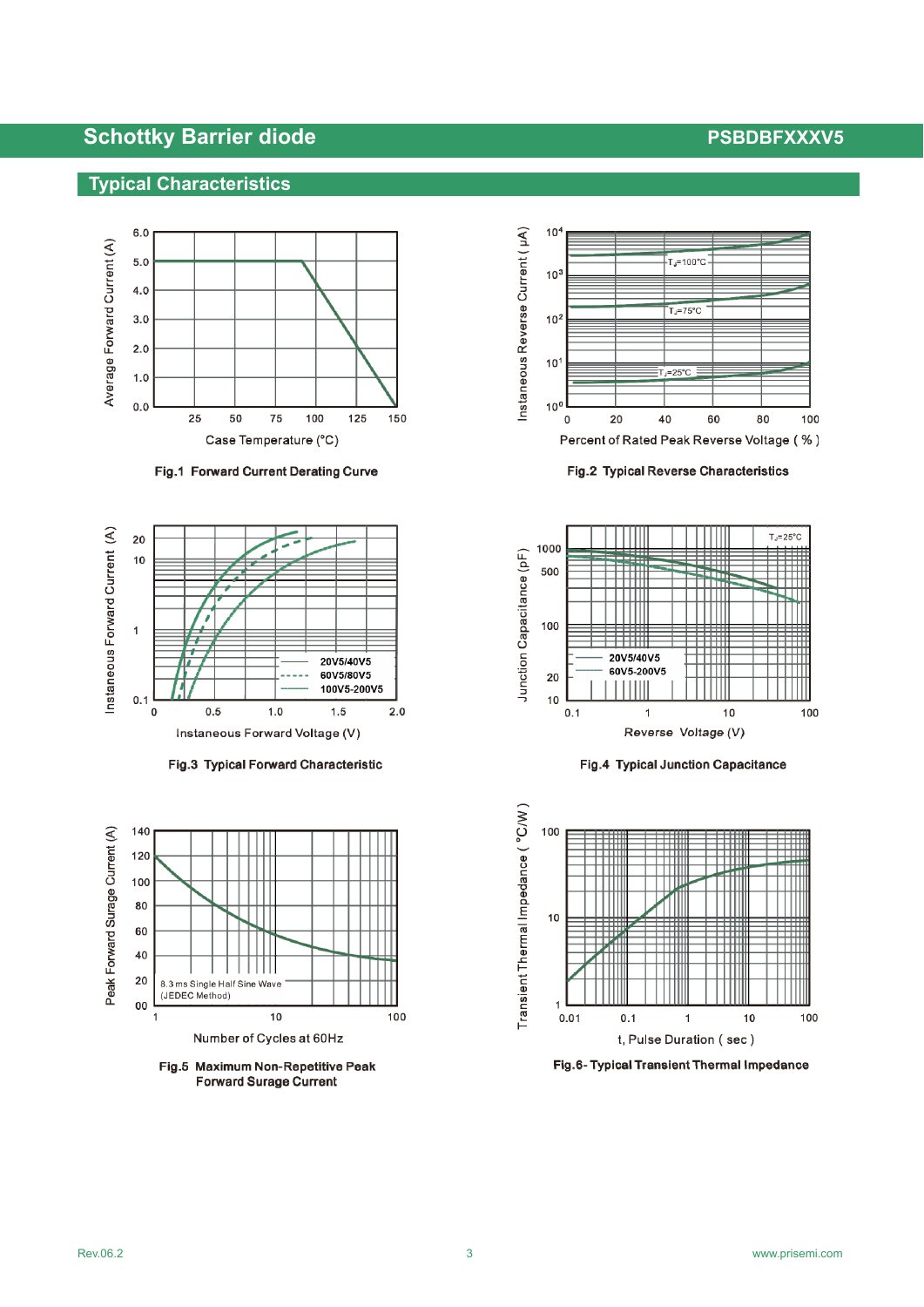



Remark: Pb free for 260℃; Pb for 245℃.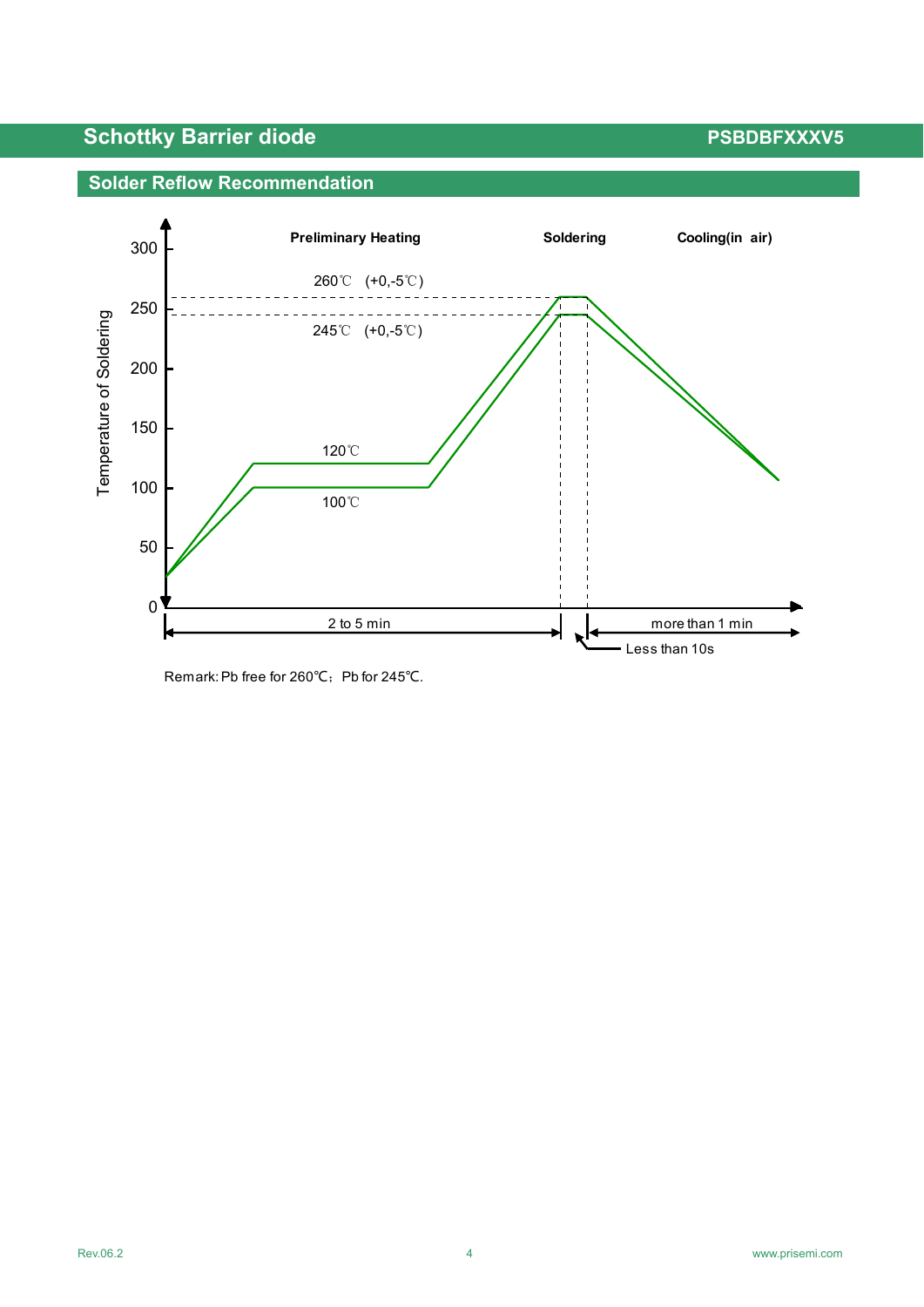## **Product dimension (SMBF)**







|--|--|



| UNIT |     | Α   | с    | D   | Е   | $H_{E}$ | е   | g   |             |
|------|-----|-----|------|-----|-----|---------|-----|-----|-------------|
| mm   | max | 1.3 | 0.26 | 4.4 | 3.7 | 5.5     | 2.2 | 1.0 | $9^{\circ}$ |
|      | min | 1.1 | 0.18 | 4.2 | 3.5 | 5.1     | 1.9 |     |             |
| mil  | max | 51  | 10   | 173 | 146 | 216     | 86  | 40  |             |
|      | mın | 43  |      | 165 | 138 | 200     | 75  |     |             |

# The recommended mounting pad size



## **Ordering information**

| Device      | Package        | <b>Shipping</b>   |  |  |  |
|-------------|----------------|-------------------|--|--|--|
| PSBDBFXXXV5 | SMBF (Pb-Free) | 5000/ Tape & Reel |  |  |  |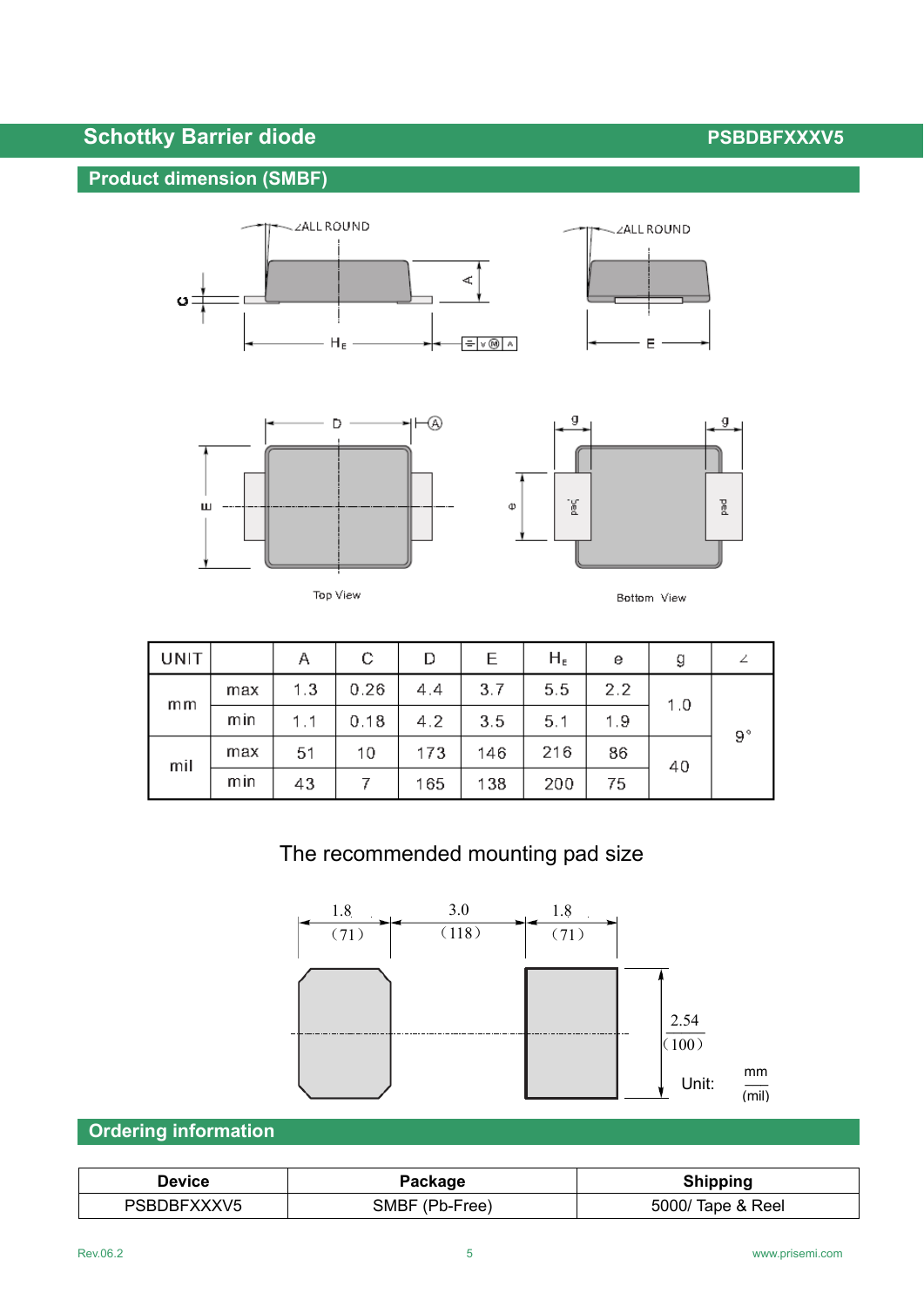# **Load with information**